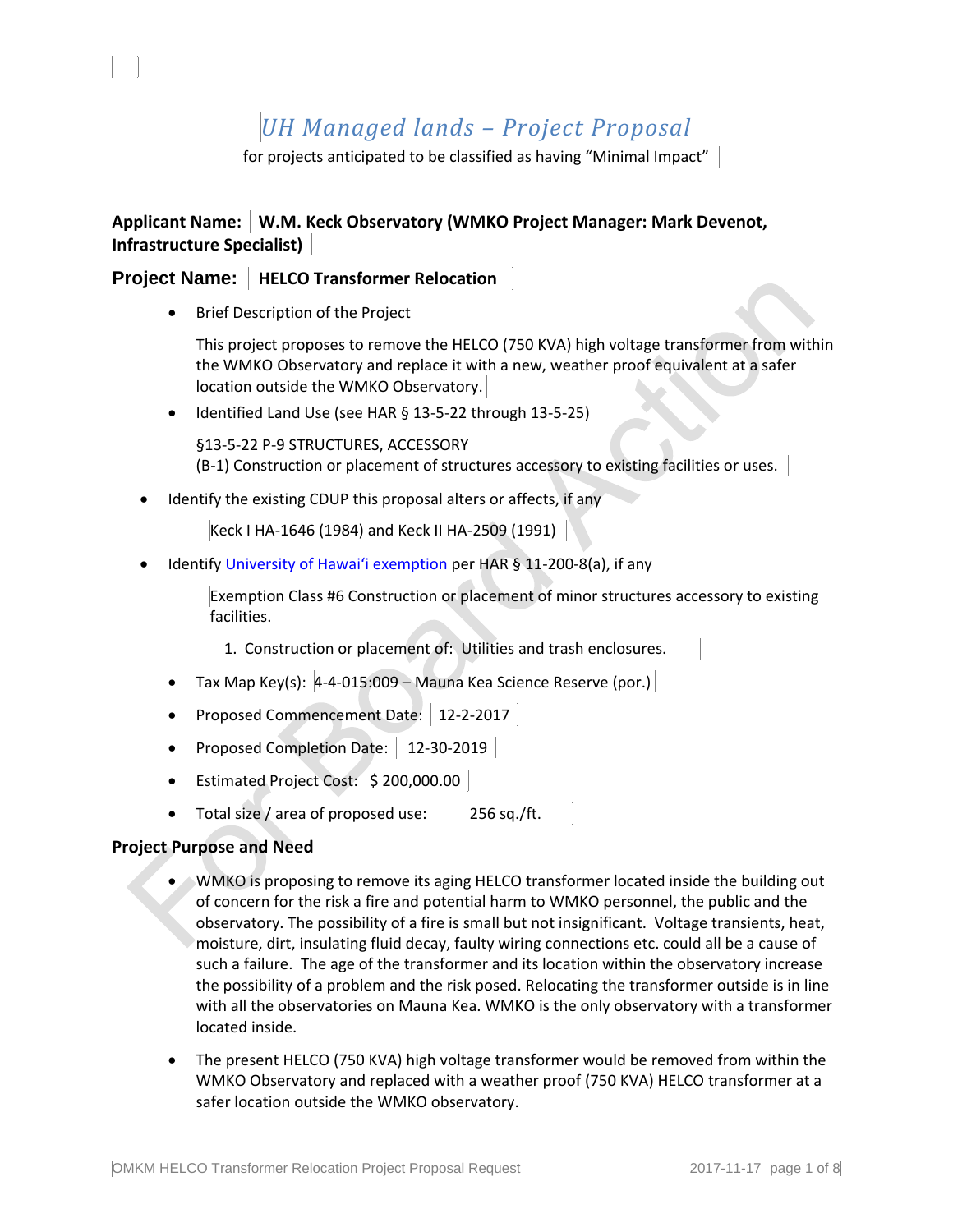- In 2005 the WMKO Observatory experienced a fire when the HELCO transformer's primary conductor connection shorted and ignited. This event set off the fire alarm, personnel evacuation and loss of power for several days. Fortunately, HELCO's circuit protection responded quickly and de-energized the circuit allowing for the fire to extinguish itself and not spread.
- Due to the inherent electrical/electrocution risk of the existing transformer and its surrounding area, the transformer vault within the observatory is always locked and maintained by HELCO. Unauthorized access is prohibited. With this present arrangement, if an actual fire was to ignite within the confinements of the transformer vault, important critical assessments, responses and/or actions would be delayed or restricted due to the present access restrictions.
- HELCO has peer-reviewed and approved the proposal (attached) to remove and replace our existing transformer with one much safer and more suitable for our collective needs. The new transformer would be a weather proof equivalent of our current transformer. The design and installation of these types of transformers is also such that connections are not accessible, thus mitigating accidental electrocution risks.

## **Existing Conditions at Project Site(s)**

Geology, Climate, & Hazard

The project site is located on the eastern side of the WMKO Observatory in the parking area where the soil is previously excavated backfill. There are no climate issues or hazards at the proposed project site. The relocation of the transformer will be coordinated with HELCO during non-snow days or other bad weather conditions.

• Flora, Fauna, Ecology, Water Resources

No Flora, Fauna, Ecology or Water Resources will be altered or disturbed. We are conducting all work in an area that was previously excavated and is currently used as a parking and delivery area.

Cultural Resources

No cultural resources will be disturbed. All work will be conducted in an area that was previously excavated and is currently used as a parking and delivery area.

Recreation

No recreational activities are conducted at the project site. This site is currently used as a parking and delivery area.

Built Infrastructure

No buildings will be added. The HELCO transformer will be installed within the WMKO parking lot and surrounded by a shield of bollards to protect it from vehicles running into it. (See conceptual drawing below)

Landscaping & Visual Conditions

WMKO expects very little impact from the addition of the proposed relocation of the HELCO transformer to its present day facility appearance/aesthetics and surroundings (See conceptual drawing Figure 1 and picture Figure 2 below). Other observatories on the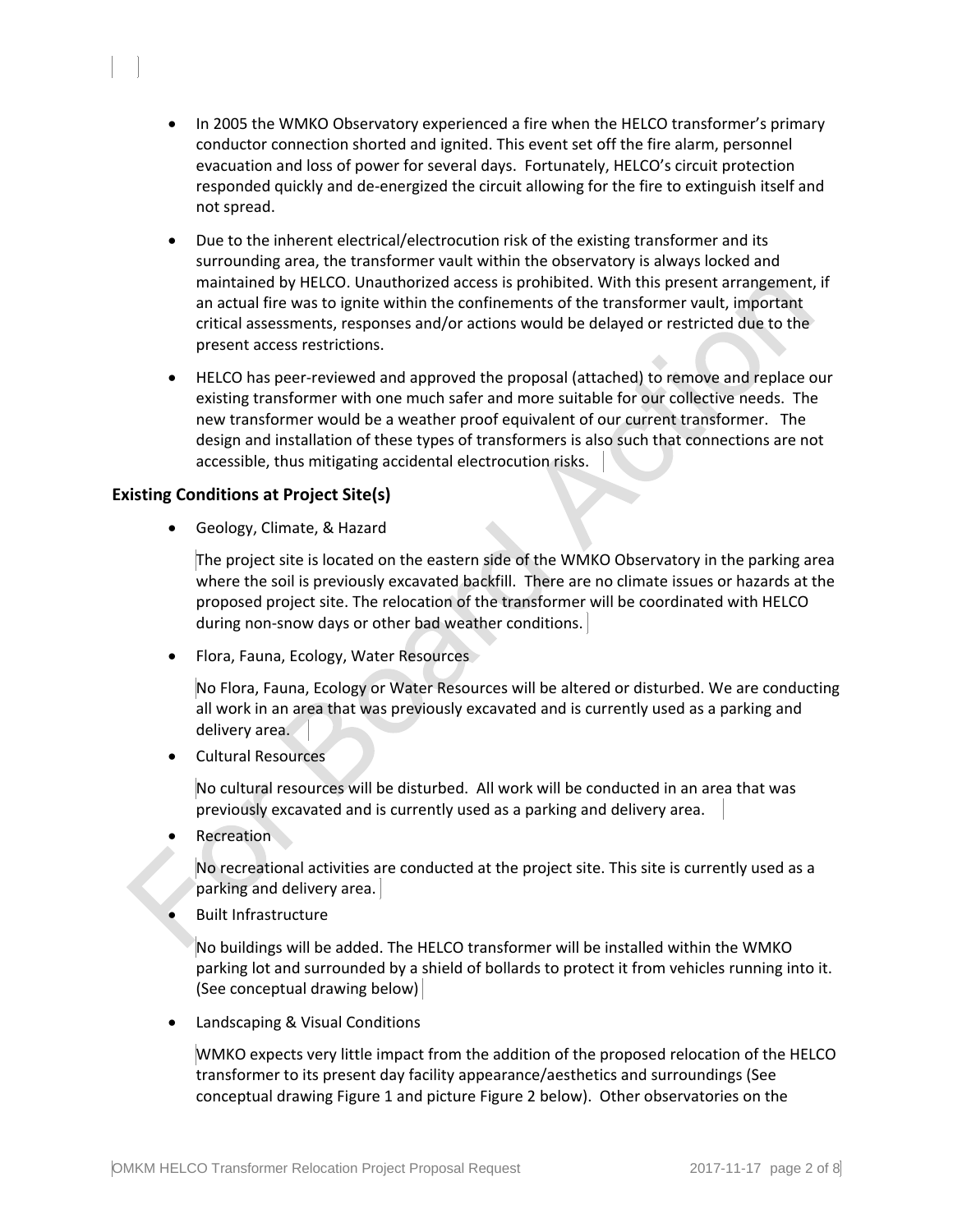summit locate their transformers just outside their facilities. The principle effect of our conformance to this practice is a minor reduction in parking area available to the general public.



 **Figure 1**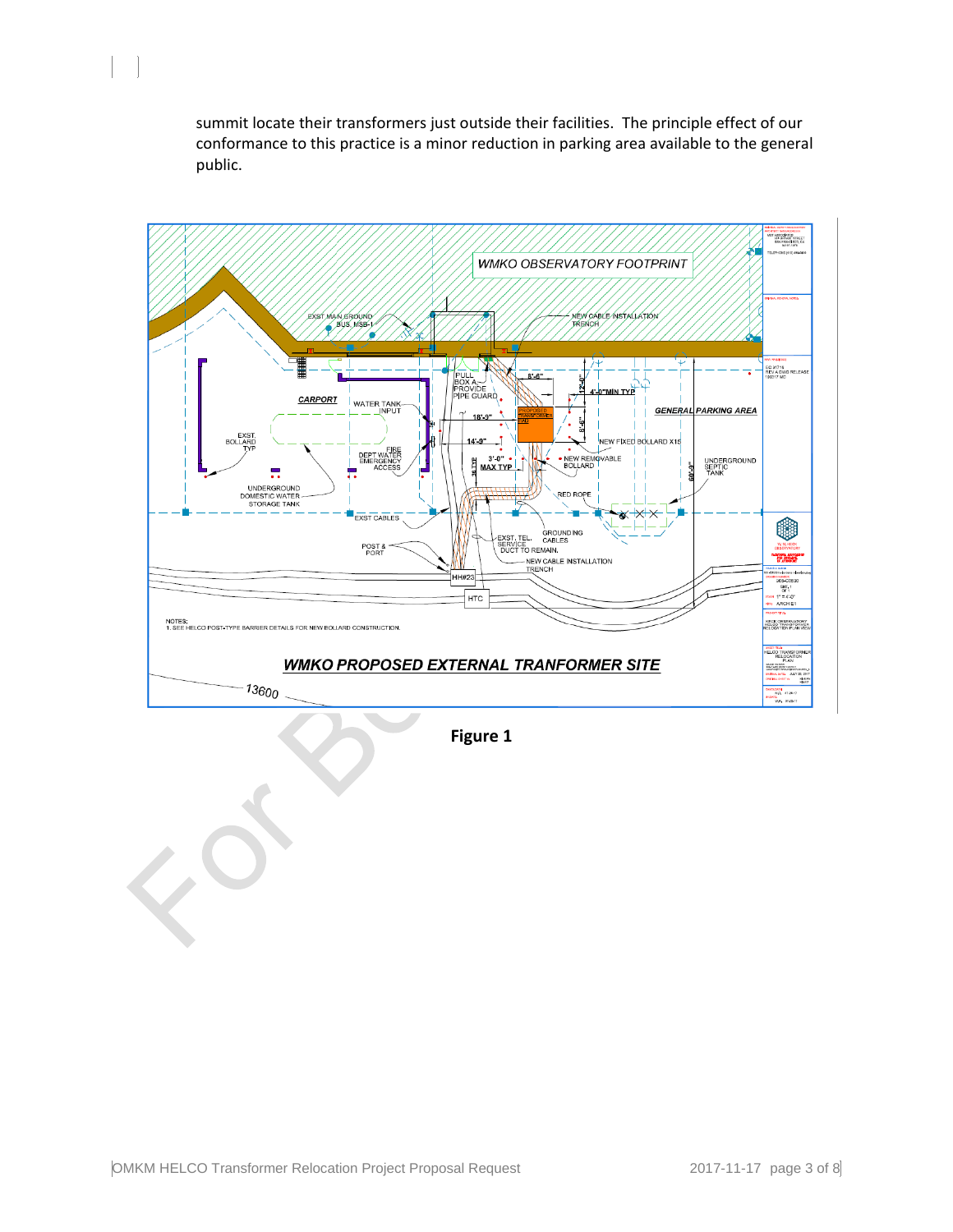

## **WMKO Site and Facility Overview**

 **Figure 2**

## **Description of the Project**

WMKO'S consulting Electrical PE will provide recommendations regarding the specifications, layout, planning, and permitting requirements. The consultant is highly experienced and has been involved in projects similar to this one with HELCO.

- Standard WMKO engineering and safety processes will be followed. These include submission of an Engineering Change Request (ECR) to change control boards and submission of a Project Specific Safety Plan (PSSP) to the WMKO Safety Committee.
- Standard WMKO project planning methodology will be followed. WMKO will have a dedicated Project Manager assigned to the project. Schedule milestones, deliverables, and success criteria will be developed.
- A Statement of Work (SOW) that includes detailed technical, schedule, safety, and environmental requirements will be developed. This SOW will be sent to licensed electrical/general contractors for bid.
- Once a contractor has been chosen and all required Federal, State, and County permits are in place, pre-implementation meetings will finalize details with respect to deliverables and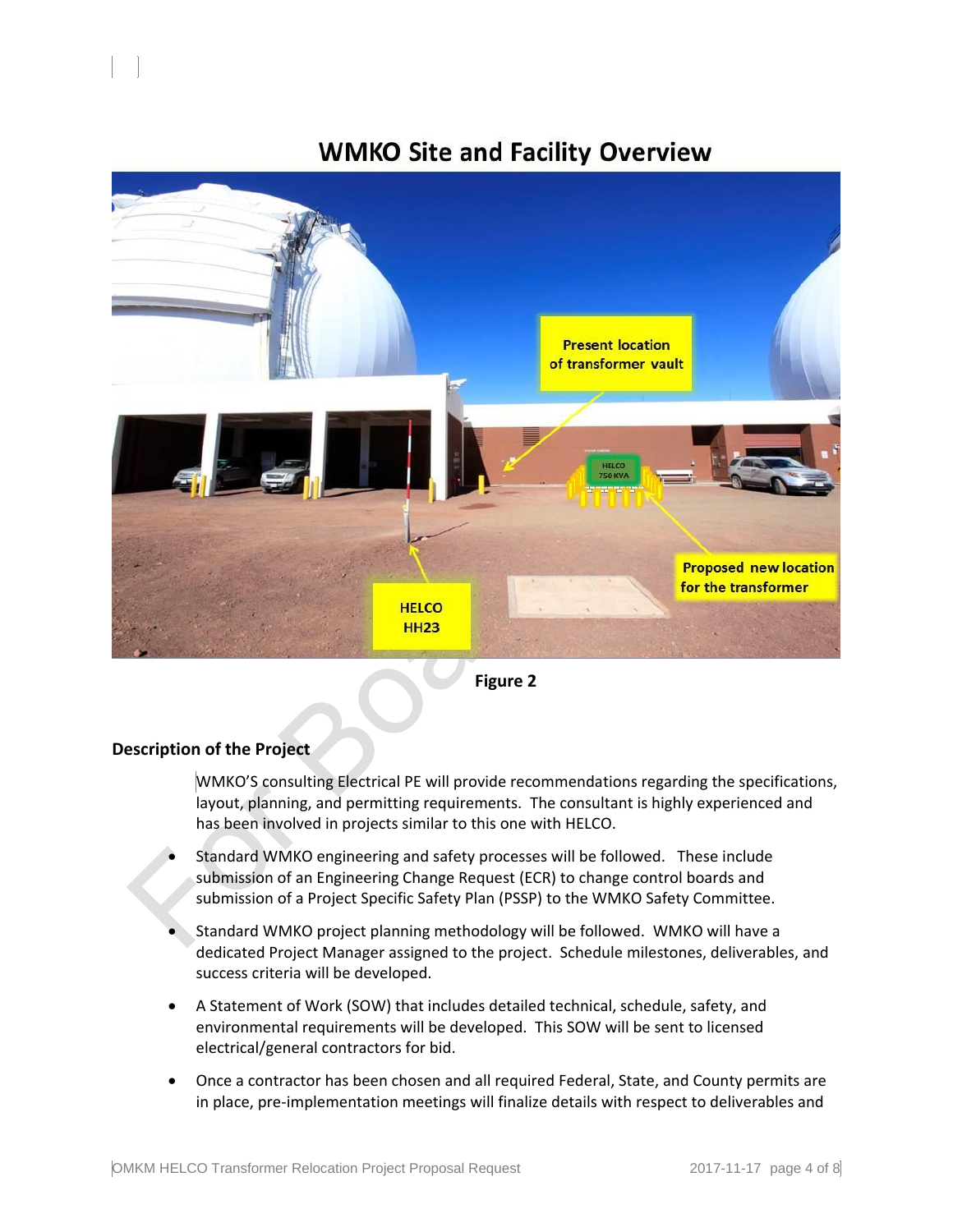schedule. These meetings will include all stake holders and participants including HELCO engineers, contractor, PE, WMKO safety and project personnel, etc.

- Figures 1 & 2 above depict the intended location of the new transformer.
- Survey and groundwork will allow the work area to be staked out and pre-staging of material to occur. At this point closure of all or part of the WMKO parking lot to the public may be necessary.
- Minor excavation will be conducted in pre-excavated soil to lay the cement pad for the new transformer and to install the protective bollards. The length, width and depth of the excavation are length 50 feet, width 24 inches, depth 42 inches.
- A minimal amount of trenching will be conducted in the same area that has been previously trenched to run the new conduit lines for the transformer. The depth of trenching required along with length of trenching is depth 42 inches, length 50 feet.
- Concrete coring will be planned, scheduled and completed for conduit connections at HELCO pull box #23 and the facility entry.
- Concrete forms will be constructed, conduits installed, and rebar laid, followed by pouring for the transformer pad and conduit encasements. The concrete pad will be 8' 6" x 8' 6". The form will be for that dimension and will have 10" high sides.
- In coordination with HELCO, the new transformer will be delivered, installed on the pad and preliminary electrical connections made. The dimensions of the transformer are 7' wide, 6' high and 6' deep.
- HELCO will schedule and complete the transfer of power and hook-up of the new transformer.
- HELCO will remove the old transformer from the vault and transport it off summit.
- A new bollard enclosure will be constructed around the transformer to prevent accidental vehicle collisions. There will be a total of 15 bollards each with a height of 42" above ground and the diameter will be 4" and 6" (maximum).
- Final operations handover to the observatory staff will occur pending satisfaction of WMKO success criteria and OMKM inspections.

Equipment & Transportation:

- We do not anticipate the need to use heavy equipment such as cranes. Materials and components are not anticipated to be large or numerous enough to warrant a tractor trailer for delivery.
- WMKO anticipates the use of a cement truck, flatbed, mini-excavator with backhoe extension, and forklift for delivery and mobilization of materials and components.

## **Measures to protect the environment and/or mitigate impacts**

### Protective Measures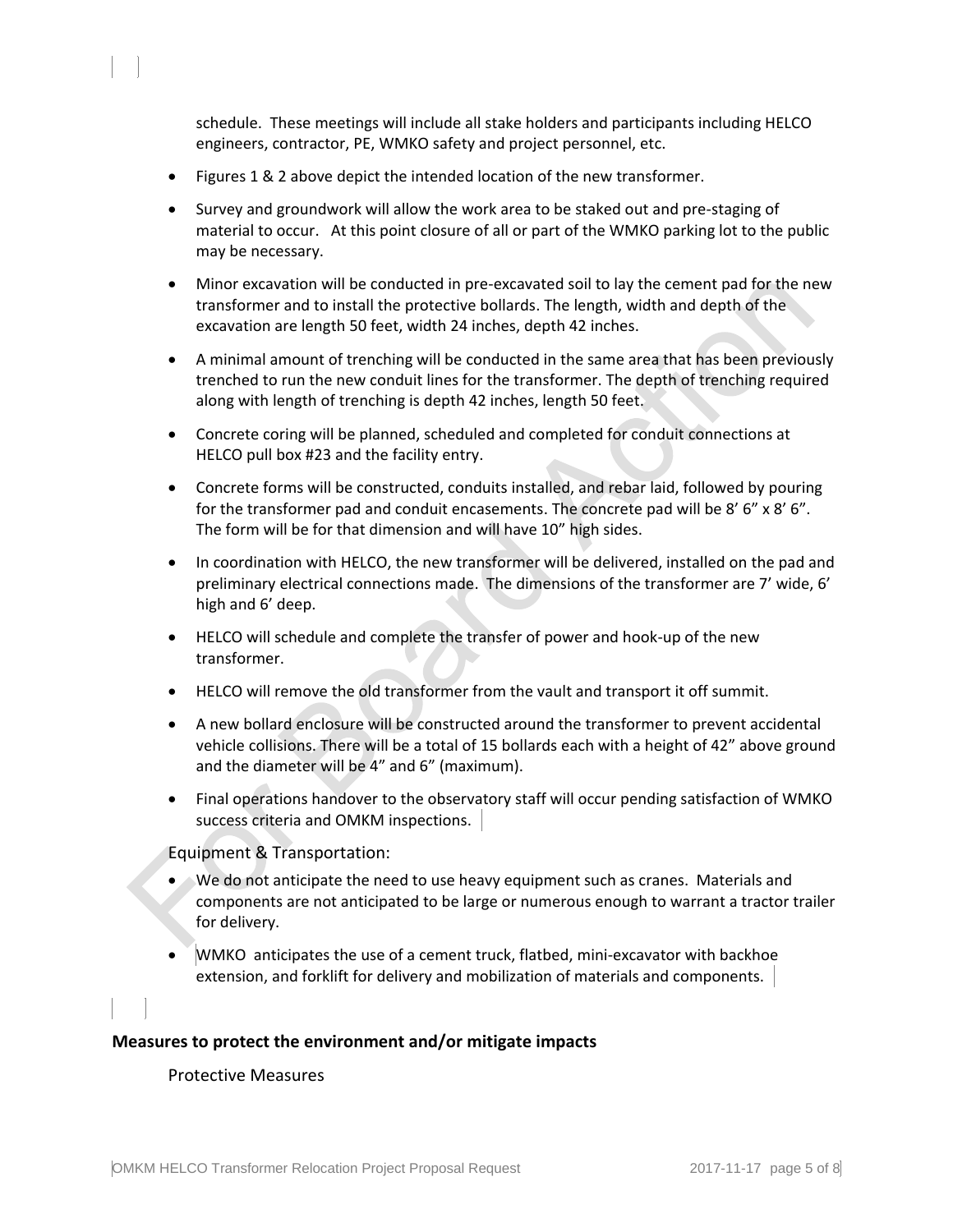- It is WMKO's top priority (if approved) to complete and ensure this project herein is planned and carried out without any negative impact to our sensitive facility or surrounding location.
- We will notify OMKM in writing after all required permits are obtained and at least 5 days prior to beginning field work on UH managed lands (Hale Pōhaku, Road Corridor, Maunakea Science Reserve, or Astronomy Precinct).
- All project participants must attend a Maunakea orientation prior to commencing work.
- Transportation will be by 4-wheel drive vehicle when traveling above Halepōhaku.
- OMKM Rangers will be allowed to visit and monitor activities.
- WMKO will comply with all actions and measures described in the proposal, including (community) benefits, CMP compliance list, and mitigation measures.
- Loose tools or equipment will not be left unattended and are to be properly stored at the end of each day.
- In preparation for high wind conditions, protocols will include measures to ensure debris and equipment is not blown from the job site.
- All waste material will be removed and properly disposed of. All perishable items including food, food wrappers and containers, etc. will be removed from the site at the end of each day and properly disposed of.
- WMKO intends to employ invasive species prevention best practices, including inspections of materials by a DLNR-approved biologist as appropriate prior to entering UH managed lands.
- Motorized equipment, when stationary, must have a drain-pan in place suitable for catching fuel or fluid leaks. To allow for expansion with reduced atmospheric pressure, fuel tanks should not be more than 3/4 full prior to transport to the summit (unless used as the fuel source for transport to the summit).
- The approval may not be transferred or assigned. All persons associated with this project must carry a copy of the permit while they are working on University-managed lands.
- Unless otherwise stated in the proposal, upon project completion copies of all data, field notes, photos, log books, collected specimens, and other forms of documentation will be shared with OMKM for future, unrestricted, use by OMKM or its designee. All geospatial data, metadata or applications must be in a format compatible with OMKM GIS software or other industry standard identified in advance.
- No use of mechanized equipment is allowed unless authorized by this permit.
- Electronic and paper copies of all publications resulting from the work will be provided to OMKM.
- Notify OMKM in writing when field activity associated with the project is completed.
- The project must be completed within the timeframe specified. Projects not completed within this timeframe are not allowed to continue (or commence) without explicit, prior, written approval from OMKM.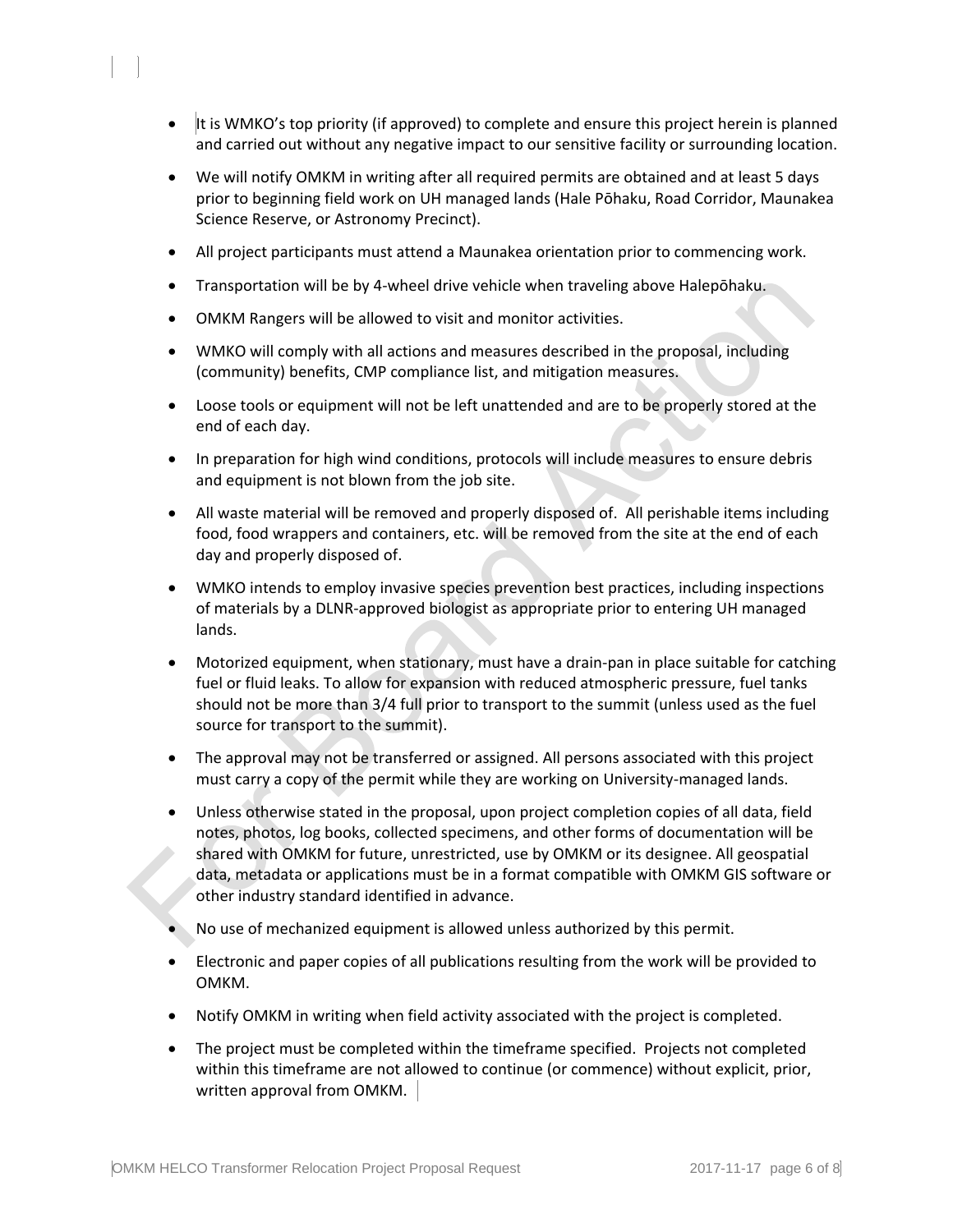Compliance with Lease, Sublease, or Comprehensive Management Plan (CMP)

University of Hawaiʻi master lease and the Keck Sub-lease require that both entities maintain the premises in a safe condition for all users and visitors.

Identify other required or associated permits

County Permits, HELCO Service Interconnect Agreement

Five Year Outlook

 This project is listed in the WMKO Five-Year Outlook and identified for in-depth consultation with the Kahu Kū Mauna Council due to ground disturbance involved.

#### **Community Benefits**

• Benefits to other Maunakea entities and/or global astronomy community

The safety benefits will be for the WMKO personnel and the Observatory as well as visitors to the Observatory.

Benefits to the Hawaii Island community

The safety benefits will be for the WMKO personnel, the Observatory and the community at large.

Will data, publications, or other products be free and available to the public?

#### Not applicable.

#### **DLNR Evaluation Criteria**

After approval by the Mauna Kea Management Board, the Department of Land & Natural Resources or Board of Land & Natural Resources will evaluate the merits and approve the project based on the following eight criteria (§13-5-30). See<http://dlnr.hawaii.gov/occl/files/2013/08/13-5-2013.pdf>

1. The purpose of the Conservation District is to conserve, protect, and preserve the important natural and cultural resources of the State through appropriate management and use to promote their long-term sustainability and the public health, safety, and welfare. (ref §13-5-1) How is the proposed land use consistent with the purpose of the conservation district?

The proposed HELCO transformer relocation does not negatively impact the level of conservation, protection or preservation of the natural and cultural resources of the site. The transformer and its associated bollard enclosure are designed to ensure public health, safety and welfare.

2. How is the proposed use consistent with the objectives of the Resource subzone of the land on which the land use will occur? (§13-5-13 The objective of this subzone is to ensure, with proper management, the sustainable use of the natural resources of those areas. This subzone shall encompass: lands necessary for providing future parkland and lands presently used for national, state, county, or private parks. Land suitable for outdoor recreational uses such as hunting, fishing, hiking, camping, and picnicking. [And other lands not applicable to Mauna Kea.])

The proposed HELCO transformer is consistent with the resource subzone objectives. It does not negatively impact the natural resources. The site is not currently used for recreational purposes it is located in the observatory parking lot on a pre-excavated site.